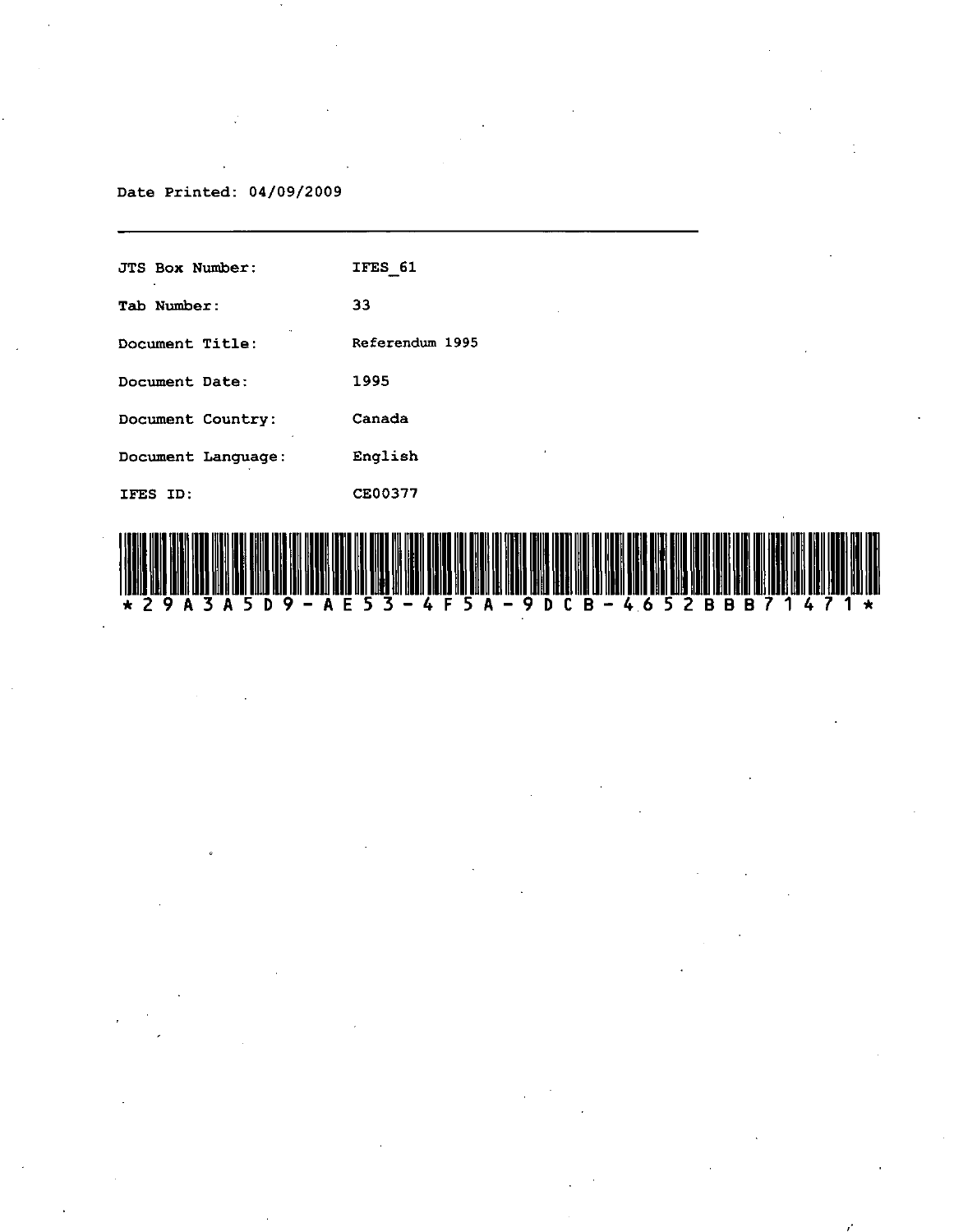# 420 APPNE ARCS dCDosbLC...

**9<V<sub>°</sub>9c** a-SQ'US><sup>PLC</sup> d<sup>®</sup>L d<sup>ss</sup>b®L DhindJL die 

### $Pa^b d^c$   $\sigma P dP^a a c^b L Q^c$   $d \lt \Delta^b$ dersCDLAd2Nemet dALAdsmls2

Parl<sup>is</sup> baCFD<sup>3</sup>JJo DPD5b520 18-0<sup>6</sup> D'SS"& D'UCO d<A'T ba'b'rLoo C''Po'' مثاثاته دخشم وحلائم دمحته نهائه JECDBCDPLS0,

### $\sigma$ 242° $\sigma$ <sup>2</sup> <10° $\sigma$ °25°

ق <del>م</del> کام است است است که است است است که است به است است که است است که است است که است که است است که است است که است<br>است که است است که است است که است است که است که است که است که است که است که است که است که است که است که است ک **Lea<sup>c</sup>Hischler's SDAP4nd%SAN dhe** decDPLELSUS

∙∢ሰ⊆ ∢⊊⊂⊳ዄ⊂⊳∠∟∿∿Ր<⊆ <del>∞</del>⊇∢₽°⊾⊃<del>⊶</del>  $D^{\epsilon}$ e de  $C^{\epsilon}$  (FLCDPL $\epsilon$  $\epsilon^{\epsilon}$  de PL $\epsilon^{\epsilon}$ lumble de C CCSSAU COSTO ACDJLDNº 0' D'80°0' d"bPNdPN" of CHLPLRon of d'APAL OC  $4\Delta \Box \Pi^c$   $\Delta \Delta c^2$ 

Chad and a right of the same and plant 404600 4°COPPLEYAS

# مــه ط<sup>ر</sup>لـــه <sup>ب</sup>ه *گ*ل<br>۱۳۶۰ - مرد استان

الجام المعاملة المعاملة المعاملة المعاملة المعاملة المعاملة result and the credit to a creative interest ٬۸۴٬۱۰۹٬۴۵۴٬۴۸٬۴۵۵٬۵۵۵٬۴۵۴٬۴۸٬۴۸۲ mender of the above.

σ-λαισιος και το ανοθείο της τη συνθετική στη στη  $\mathsf{NPCD} \subset \mathsf{F}$  and  $\mathsf{A} \subset \mathsf{A}$  and  $\mathsf{A} \subset \mathsf{A}$ GPARADRAGLING dAds AALLAGLAG

# Pa<sup>bdc</sup> dD screc dalidds to  $\sigma$ ?4' $\sigma$ ?

᠓*᠊᠖ᢣ᠆᠉᠂᠕ᠳᢀᡏᢛᡄ᠗᠔᠑᠉ᠻᢣᠳ᠂᠕ᡄ*ᡨᡠ  $(1.00 \text{ m/s}^2)$   $(1.00 \text{ m/s}^2)$   $(1.00 \text{ m/s}^2)$ 10°40'4' a dica bandi di anggorian ⊲<sub>ົ</sub>∿ປ≺ີ່ນົ້ນ ລາມາ

# **MASHITS DELLAL CONTROLS**

OPPPRECULUAS APSSSPOLE DOM D'belura 909: 1800 461-0422.



ATS Dinneys at La Decide Dans<br>apsonned bioclateds:<br>1800 537-0644.

# Muta ms't elapuguemgewei egiljeg

Ula Muigajewei Niganpuguit ugjit Elapuguemgewei Gepeg getu' gnua'tulg ta'n tl pmiatew glaman gisgaje'tesg enmiaq gtu' labuguen.

WEN GISI LAPUGUETEW ULA ELAPUGUEMGEWEI GEPEG?

Ta'n te'sit Ganaties, amui piamiw metla'sipuna't jel ugumuljin ag piamiw asugom te'sijig tepgunsetg wigit ula Gepeg na gisi lapuguetew ta'n telipgije'g naswi'qas'q ugwisunm wi'qatiqniqtuq ula ta'niq elapuqua'tijiq.

TAL NASWI'GMUJ MIMAJUINU UGWISUNM TA'NIG **1. GGTIGIG UGWISUNMUAL EWI'GAS'GL** WI'GATIGNIGTUG?

· Iga'qt'tew giguaq wi'gatign ta'n ewi'gasultijig elapuqua'tijiq qmitqiq. Gwile'n qqwisunm uqjit getloggo giasgiw tetaputen.

· Mu we'jitu'n ggwisunm wi'gatignigtug gisna o'plwi'gas'g, gisi lietesg ta'n wesgowita'iig ula nujo'tmi'titl wisunn ag gisi gluttesg tel wegeg wi'aation glaman qisi nasiwi'gusitesg na'te'l gisna qisi ilwi'a'tesa qawisunm.

Petgitmultag ta'n giasgiw telgatmu'ti'i wegla nujo'timi'tij Elagatimgewei ag ma'w elapugua'tijig ugwisunmual tuaggittag.

# TAMI AO TALE'TEW NAII LAPUGUEN?

Tita'sin amsale'tew ta'n tel lapuguen na na'gweg elapuqua'timg, gisi niganapuquetesg. Msntes glusuagan gegnua'tasq giasgiw ta'n tli niganapuguetesg.

Niganimsnates ila'sqw gegnua'tasg ta'n tet tami ag ta'n tle'tew elapuguen na na'gweg elapugua'timg.

### WEN NIGANPUGU'TG TA'N TELI ILAIUGTM'G ULA ELAPUGUEMGEWEI?

G'plno'lewei mawio'mi nagamasteg ugjit ms't wen me' na gisi lapuguetesg ta'n wen tetapuite Imt. Na negm Mujgajewei Elapuguemgewei Gepeg.

# ME' GOOWEI GETUGII'TU'N? GLULIEG!

Gtugji'tu'n me' gogwei, ula tet gisapsginitesnen: 1 800 461-0422



ATS<br>Ta'nig gepistaqana'tijig gisna mu<br>Hitta welistaqanati'gw, glulieg:<br>Hitta 1 800 537-0644.  $1800537-0644$ 

Ka kice tiperitak ka masinahotisonaniwonik e okimakaniwonik ota Québec askik ki wi witamakowaw tan e ici nataweritakok kitci totcikatek kitci ki pakitinikoekw kitci okimakeekw.

# TOTCIKATEKE.OTA QUÉBEC?

Kaskina awik ota Canada ka taciketc, awacamec tca ka 18 tato piponesitc, kaie 6 pisimwa ka esko taciketc ota Québec askik kata ki masinahotiso. Patam aric kata masinaso mawotcisinahikanik, taci ka masinasotcik kaskina ke ki okimaketcik.

# TAN KE KI TOTAMEKW KITCI MASINASOEKW MAWITCISINAHIKANIK KASKINA KE KI OKIMAKETCIK KA ICI MASINASOTCIK?

- 
- 
- otamirotcik

Kata masinatew taci e ici takok anihwe masinahikewokamok pe otitikoekwe mawitcisinahikan kaje tipatcimo masinahikanik kata masinatew.

# TAN APITC KAIE TAN NTE KE ICI NTA MASINAHOTISONANIWOK?

totcikatek nikan kitci masinahotisonaniwok.

Epwamoci mia otcitciparik kitci masinahotisonaniwok, ki ka otitikonawaw karo kitci mikawasimikoekw tan apitc kaie Tan nte ke ici nta masinahotisoekw.

# Mishta-apatin, muk<sup>e</sup> peik<sup>e</sup> auen e mashinatutishit

AWIN KE KI MASINAHOTISOTC "RÉFÉRENDUM"

• Ki ka otitikonawaw ka ici tacikeekw anihwe mawotcisinahikan kaskina ke ki okimaketcik ka ici masinasotcik. Nanakatcitakw epitc masinasoekw acitc epitc wewerita itactekewen kiticinikasowiniwaw.

· Kecpin aka masinasoekwe, kekotc arotc itacteke. kiticinikasowiniwaw, matci ki ka ki nataweritenawaw kitci masinahokoekw kekotc kitci orisinahikatek kiticinikasowiniwaw. Neta ki ka icanawaw masinahikewokamokok, kirawe ka peconakok taci e ici tacikeekw, niki tca ka mitatcik okimakewiniw ka ici

Kecoin iteritamekwe aka kitci ki nta masinahotisoekw irikik mia totcikateke "référendum", matci ki ka ki nikan masinahotisonawaw epwamoci otcitciparik kitci masinahotisonaniwok kaskina e tacinaniwok. Ki ka otitikonawaw masinahikan taci e witcikatek tan ke

# AWIN KE MITATC ANIHERIW "RÉFÉRENDUM" KA **ICINIKATERIK?**

Takon taci e ici otamironaniwok, aka kice okimawok e tiperitakik, taci e otci mirikoekw kitci ki masinabotisoekw e okimakaniwok. Ekota kaie e otamirotcik ka mitatcik "référendum" ka icinikatek. Ka kice tiperitak e okimakaniwonik icinikatew anihe taci ka ici otamironaniwok.

WI KOKWETCIKEMOEKWE KEKOCIC. PE TAKAPIKENIKEKW?

Awacamec wi nanto kiskeritamekwe kekocic, aka cakwerimok kitci pe ici arimweekw, nama ki ka kicikenawaw: 1800461-0422



**AT 5**<br>Aniki ka kipitetcik kekotc aka tapwe ka<br>**AT 5** petakik kata ki pe takapikenikewok, nam petakik kata ki pe takapikenikewok, nama

# $Dt^L$   $\omega^L$   $4d^2$   $5\wedge$   $0d^2$   $Lt^2$   $CD$   $Dt^2$

 $4a$  aboboby  $\sigma$ >bobodaC  $4f'A B B A A B B C d C$ **MAANLdd** L:bAd LAQLL  $\Gamma\Delta\cdot d^{\circ}$   $\Delta\Gamma_{\alpha}$ :5'  $\Gamma\Gamma$  $\Gamma$ <sup>2</sup>  $\Delta$   $\Gamma$ 

# **<d<sup>e</sup> L>bo**c <deC

ے∩<sup>נ</sup> ⊄`ל 4 DC ל'OfLb و DC `לו<sup>לכ</sup> da PS SADCASS DCADASC PS DIC PS DC d'Aracido dec un réaconne.

# L:bdo d'de LDCC LP h C db c de C Για Δρση μη  $\Gamma$ <sub>C</sub> C D  $\Gamma$ <sup>c</sup>?

∙ᲡᲡՙՈσե' በረ⊾∆Ք ⊲‹4ªՐ ⊴Ոረ⊾՝C‹4Ե⊅Կ Քե LC a D'UANL' LC FR'Cba:b 'NYorla'did de diden dinierable.

**•**'∩לەلەر 465 كەلگەر بەر 120 مەمە بەتق  $4.0126C$  $4b_0$   $4cC$   $T2a_0$  $8c$   $1.726CD$  $1.6c$  $P_{\mathcal{F}}$   $\rightarrow$  ACAP of AUSC METHODS  $P_{\mathcal{F}}$ 4°C 4AA° PUPSPPCa° UP MPaCDdA°  $4^{\circ}C$   $\Gamma$ /a $\Delta P\sigma^{\nu}$   $P$   $V$   $\Gamma$   $\Gamma$   $\prec$   $2^{\circ}C$   $\sigma^{\nu}$   $4\sigma$   $V$  $\Gamma$ 56 CA CAPA 4C 4:6 :646 4 C PCKC' bLJAQ DA' bCDP AFKCb o' 4'4°  $D\Omega Z \pi h Z^a$ .

de ancar apniab der blude par PCDL QLS.Cr Q.qV.q DUStringths de b:b":bAboA' da FraAP" d'AraCidbo' diden Unia CDNIUM PS SAM BNICAP.OAM  $4^{\circ}$ C  $15^{\circ}$   $15^{\circ}$   $17^{\circ}$   $17^{\circ}$ 

# $C4^{\circ}C$   $P5$   $C\Delta^{\circ}\Delta^{\circ}$   $A^{\circ}C$   $L\Delta$ ) $C^{\circ}$ LP FraCDAdabl?

 $\triangle C\triangle\cap\Gamma_{\triangle}$  LAB  $\triangle C\triangle\cap\triangle\Lambda^{\triangle}$  A<sub>0</sub>  $\Gamma\vdash^{\perp}$  $\Gamma$ 'o CDD'o oli abo' d<sup>o</sup>C PbPE'o CDD'<sup>o</sup> Worl' dralds' raape urds' on AJD<sup>ة</sup> طف له COK و ۱۳۰ له المحمد المحمد المحمد المحمد المحمد المحمد المحمد المحمد المحمد المحمد الم

4'd 460JMA4' Pr' LEMACDAMA O' XA' Lbinal' bAR' LMIJJY' CALC PS CAIA לךצ⊿כ⊳חל⊿ے מולה

# $d\ddot{d}$   $dJ^b\ddot{b}$ <sup>2</sup>  $d\sigma b$  $LT$ /aCD $A$ /a $\Delta$ <sup>0</sup>?

n:b" d"C Frap"Jids LidAPidDHs dra:b" LP Fdt LP FraCDAdy da abost THOTALL LICONALDA DC del

J' <1'a:b' l:b" Aa Dbl'LANL'  $L\Delta\Gamma$ 

JÁ' AUPA ALJILANLA GKTIAACAA AFFI 40°C CCCP 1800 461-0422.

**ATS**<br>
and the state of the set of answer<br>
1800537-0644

# RÉFÉRENDUM <u>ာ</u> <u>रुइक्त </u>

# Référendum

Referendum

Kawi mamawi atakonikenanîok

**Oreritamo:** masinahotisowin

d.bbrudes

# DAYD'<sup>a</sup> 1 <del>ℴ</del>ℯℯℲℴ℮ℯ℀<del>ℯ</del>

**G'pnnolewei pipanigesig** 

# Ka natu-tshissenitakamit $\cdot$





Parce qu'un vote, ça compte